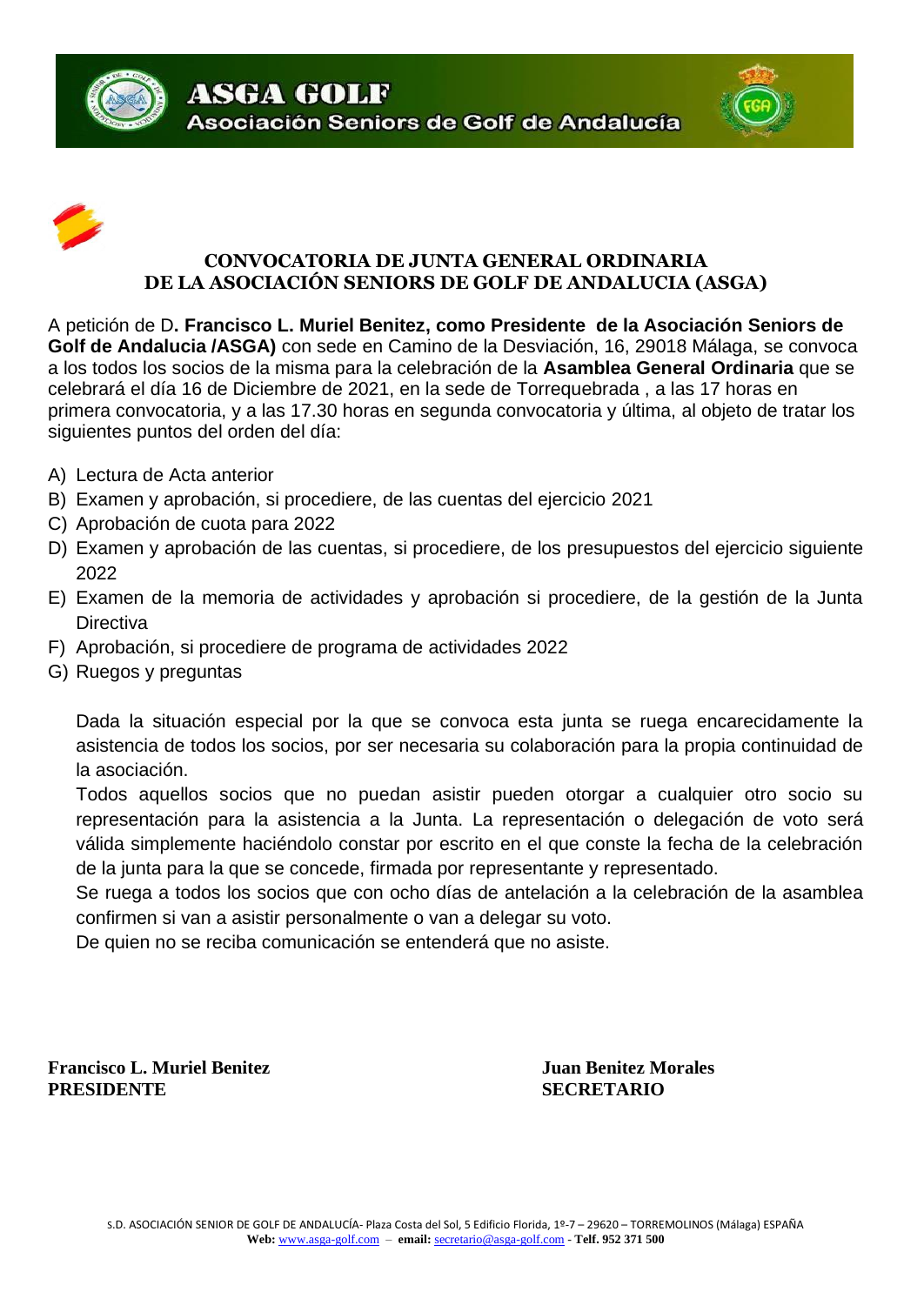





## **CALL FOR AN ORDINARY GENERAL MEETING OF THE ASSOCIATION SENIORS DE GOLF DE ANDALUCIA (ASGA)**

At the request of Mr. Francisco L. Muriel Benitez, as President of the Association Seniors de Golf de Andalucia / ASGA) with headquarters in Camino de la Desviación, 16, 29018 Málaga, all the partners of the same are summoned for the celebration of the Ordinary General Assembly to be held on December 16, 2021, at the Torrequebrada headquarters, at 5:00 p.m. on first call, and at 5:30 p.m. on second and last call, in order to deal with the following points on the order of the day:

- A) Reading of the previous Minutes
- B) Examination and approval, if applicable, of the accounts for the year 2021
- C) Approval of quota for 2022

D) Examination and approval of the accounts, if applicable, of the budgets for the following fiscal year 2022

E) Examination of the report of activities and approval, if applicable, of the management of the Board of Directors

- F) Approval, if it proceeds from the 2022 activity program
- G) Questions and answers

Given the special situation for which this meeting is convened, the assistance of all partners is strongly requested, as their collaboration is necessary for the continuity of the association. All those partners who cannot attend may grant any other partner their representation to attend the Meeting. Proxy or proxy voting will be valid simply by stating it in writing stating the date of the meeting for which it is granted, signed by a representative and represented.

All members are asked to confirm eight days before the meeting is held, whether they will attend personally or delegate their vote.

Anyone who does not receive communication will be understood as not attending.

**Francisco L. Muriel Benitez Juan Benitez Morales PRESIDENTE SECRETARIO**